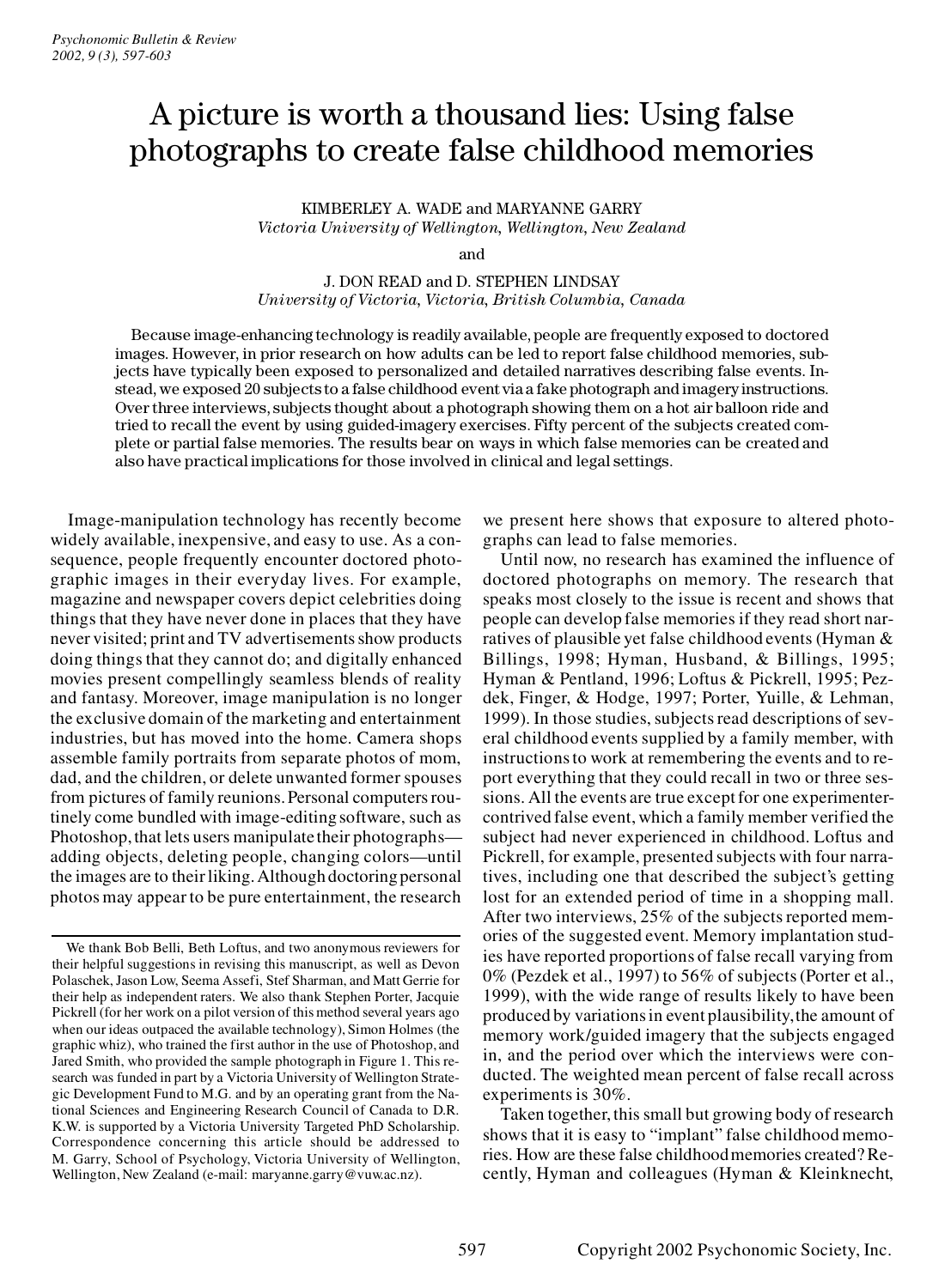1999; Hyman & Loftus, 1998) drew on the false narrative literature to describe a three-stage process that explains how false childhood memories are formed. The process, guided by the *source monitoring framework* (SMF; Johnson, Hashtroudi, & Lindsay, 1993), suggests that three conditions must be satisfied in order for subjects to create a false memory. First, the subjects must accept that the suggested event is plausible. Second, they must create contextualinformation for the event, such as an image and a narrative. Third, they must commit a source monitoring error: Subjects must wrongly attribute their memory construction to personal experience rather than to an image that they have created. A review of successful memory implantation studies shows that researchers use procedures that help subjects meet all three requirements. For instance, the false event is described with details such as where and when the false event occurred, who accompanied the subject, and other idiosyncratic details that increase the plausibility of the event.

Although we know that false narratives can lead people to create false memories, what we do not know is whether other kinds of suggestive media, such as photographs, can have the same effect. In the study we present here, we asked whether doctored photos could create false childhood memories. Our subjects viewed four photographs, each of which depictedtheir experiencing a childhood event such as a family holiday or birthday party. Over a period of 1-2 weeks, the subjects thought about the experience depicted in each photograph and worked at remembering details about those experiences. One of the photographs showed the subject having a completely false childhood experience: a hot air balloon ride. We made the photograph by electronically cutting and pasting an actual photo of the subject as a child into another of a hot air balloon.

What might happen if we used doctored photographs rather than narratives? We expected that many of the subjects would accept the photograph as authoritative evidence of a childhood event. To see why we made this prediction, let us return to Hyman's three stages (Hyman & Kleinknecht, 1999; Hyman & Loftus, 1998). First, people tend to think of photographs as frozen moments in time, place faith in them, and see them as reliable representations of the past (Mided, 1998). Hence Hyman's first condition, acceptance of the plausibility of the event, should be satisfied. Second, like narratives, photographs provide detailed information that subjects can use to generate images, thoughts, and feelings that are consistent with having experienced the suggested event. Because photographs are a rich source of perceptual information, they may act as a springboard or bootstrappingdevice and make it easier for subjects to generate images of the false experience. Thus, Hyman's second condition—construction of an image and storyline—should be satisfied as well. Third, research shows that easily generated images are more likely to be judged as genuine experiences (Finke, Johnson, & Shyi, 1988). If photographs do act as imagery springboards, Hyman's third condition should be satisfied as well.

However, there were also reasons to expect that false photographs might not lead the subjects to report false memories. Unlike the false narratives in previous studies, our false photographs were packed with details, any one of which might provide the subjects with a basis for rejecting the false event. For instance, a subject might say, "Wait a minute—I remember this picture of my dad and me from another photo!" Obviously, if subjects reject the false photograph on the basis of a false or true but stolen detail, the photograph will not cultivate a false memory. Moreover, television and newspaper advertisements increasingly depict the ease with which any amateur can manipulate photos from their home computer: Perhaps the subjects would not find our doctored photos compelling. Thus, the goals of this study were to explore whether subjects would or would not be swayed by doctored photographs and to gather information about possible mechanisms of influence.

## **METHOD**

#### **Subjects**

Twenty adult confederates each recruited a family member who (1) had not taken a hot air balloon ride, (2) was at least 18 years old, and (3) had not taken a psychology class. The subjects (10 males, 10 females) were students at Victoria University of Wellington or at other local universities. The age range was  $18-28$  years ( $M = 20.2$ ,  $SD = 2.3$ ). Confederates and subjects were paid \$20 each.

#### **Materials**

The confederates each provided a selection of photographs in which the subject was 4–8 years old. For each subject, we selected and digitized three true photos of moderately significant events, such as birthday parties or family vacations. We also digitized additional photos and used a Macintosh G3 and Adobe Photoshop 4.0 to take images of the subject and one or more family members and paste them into a prototype photo of a hot air balloon (see Figure 1). We chose hot air balloon riding to be our target false event because it is an activity available to all New Zealanders (there are several hot air balloon festivals across the country each year, and dozens of hot air balloon operators), yet it is significant enough for family members to confirm that the subject never experienced it.<sup>1</sup>

Photos were cropped to 150 mm  $\times$  150 mm, framed by a 3-mm black line, and printed in grayscale at 300 dpi. Photos were presented one per page and were labeled Event One, Event Two, and so on. The false photo was consistently presented in the third position.

#### **Procedure**

The subjects were interviewed three times over a 7–16 day period, depending on the subjects' availability. The first author (K.W.) conducted all interviews; she trained for the interviews by conducting several mock interviews prior to interviewing the subjects.

The first and third interviews were audiotaped and followed a modified version of the Step-Wise procedure (Yuille, Hunter, Joffe, & Zaparniuk, 1993; see also Porter et al., 1999). The step-wise interview was originally developed for childhood abuse investigations and has been modified for use with adults. The technique is widely used by police and social service providers throughout Canada, Britain, and the U.S. For each event, the subjects (1) gave a free narrative of everything they could recall, (2) answered general questions to help the interviewer clarify details, and (3) answered specific questions about the phenomenological experience of remembering the event.

At Interview 1, the subjects were told that the purpose of the study was to examine how and why people reminisce about some child-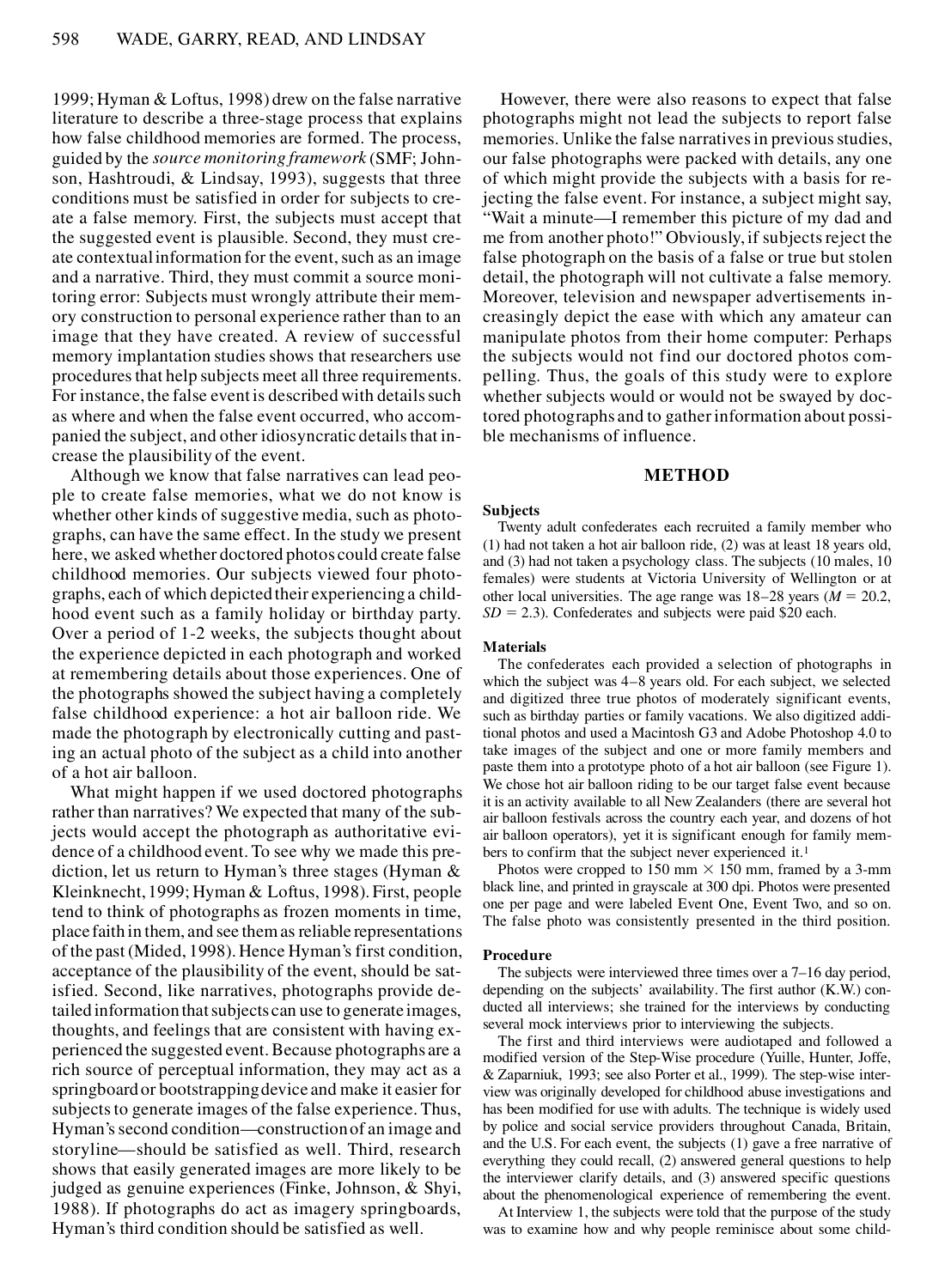

**Figure 1. Process of doctoring a photograph.**

hood events. The free-narrative phase began with the interviewer introducing the first photo and asking the subjects to "tell me everything you can remember without leaving anything out, no matter how trivial it may seem." When the subjects could recall no more, we measured their confidence that the event actually occurred on a 7-point scale from 1 (0% confident) to 7 (100% confident).

The subjects who could not recall an event (typically the false event) were reassured that "many people can't recall certain childhood events at first because they haven't thought about them for such a long time." They were given a few minutes to concentrate on getting the memory back. If they still recalled no details, they were told that another purpose of the study was to assess the efficacy of different memory retrieval techniques, and the interviewer used context reinstatement and guided imagery to help the subject remember the event. The subjects were taken mentally back into the scene of the event. For instance, for the false hot air balloon event, the interviewer told the subjects to close their eyes and picture being back in the hot air balloon. Then they were asked to think for a minute about details such as what it might have been like, who was with them, what the weather was like, and what they saw when they looked over the side of the basket. If they still recalled no details, the interviewer introduced the next photograph and repeated the procedure. The target photo was in full view of the subjects for the entire time it was discussed. At the end of Interview 1, the subjects were given a copy of their photo booklet and were asked to take a few minutes each night to focus on recalling the forgotten event(s).

Interview 2 was conducted 3–7 days later. This interview was shorter than Interviews 1 and 3. The subjects were asked only whether they had since remembered more about the "forgotten" event(s) (usually including the false event), and then context reinstatement and guided-imagery instructions were repeated. We did not record this interview, nor did we gather confidence measures. The final interview, which repeated the procedure from Interview 1, was conducted 3–7 days after the second interview. At the culmination of Interview 3, the interviewer revealed that one of the four photos was fake and asked the subjects to guess which one. The subjects were debriefed, and the confederates were contacted again to verify that they had not discussed any of the events with family members.

# **RESULTS**

The subjects' comments during debriefing suggests that they were not suspicious of the photographs. For example, when told that one of the photos was a fake, Subject A.G. replied, "That's amazing, 'cause I honestly started to talk myself into believing it! . . . I still feel in my head that I actually was there; I can sort of see images of it, but not distinctly, but yeah. Gosh, that's amazing!"

## **Recall Rates of True and False Events**

Recall that the 20 subjects were asked to remember three true events each—a total of 60 true events. Figure 2 shows the percentage of true events remembered at Interviews 1 and 3. Of the 60 true events, the subjects recalled information about 56 (93.3%) at Interview 1 and 58 (96.7%) at Interview 3, an average of 2.9 real memories each by Interview 3.

We now turn to the major focus of this paper, the false event.We followed Hyman and Billing's (1998) relatively strict criteria for categorizing memories. To be classified as having a clear false memory, a subject had to report memories of the critical balloon ride, including consistent elaboration of information not depicted in the photograph. A partial false memory occurred when a subject consistently elaborated on the false photograph (such as reporting feelings, who was present, etc.) but did not indicate memories of taking the balloon ride per se. When a subject tried to recall the false event and described images of it but did not claim these images as memories, it was categorized as *trying to recall*. When a subject failed to attempt any recall, this was categorized as *no memory*.

Five independent raters (the first and second authors and three graduate students who were carefully trained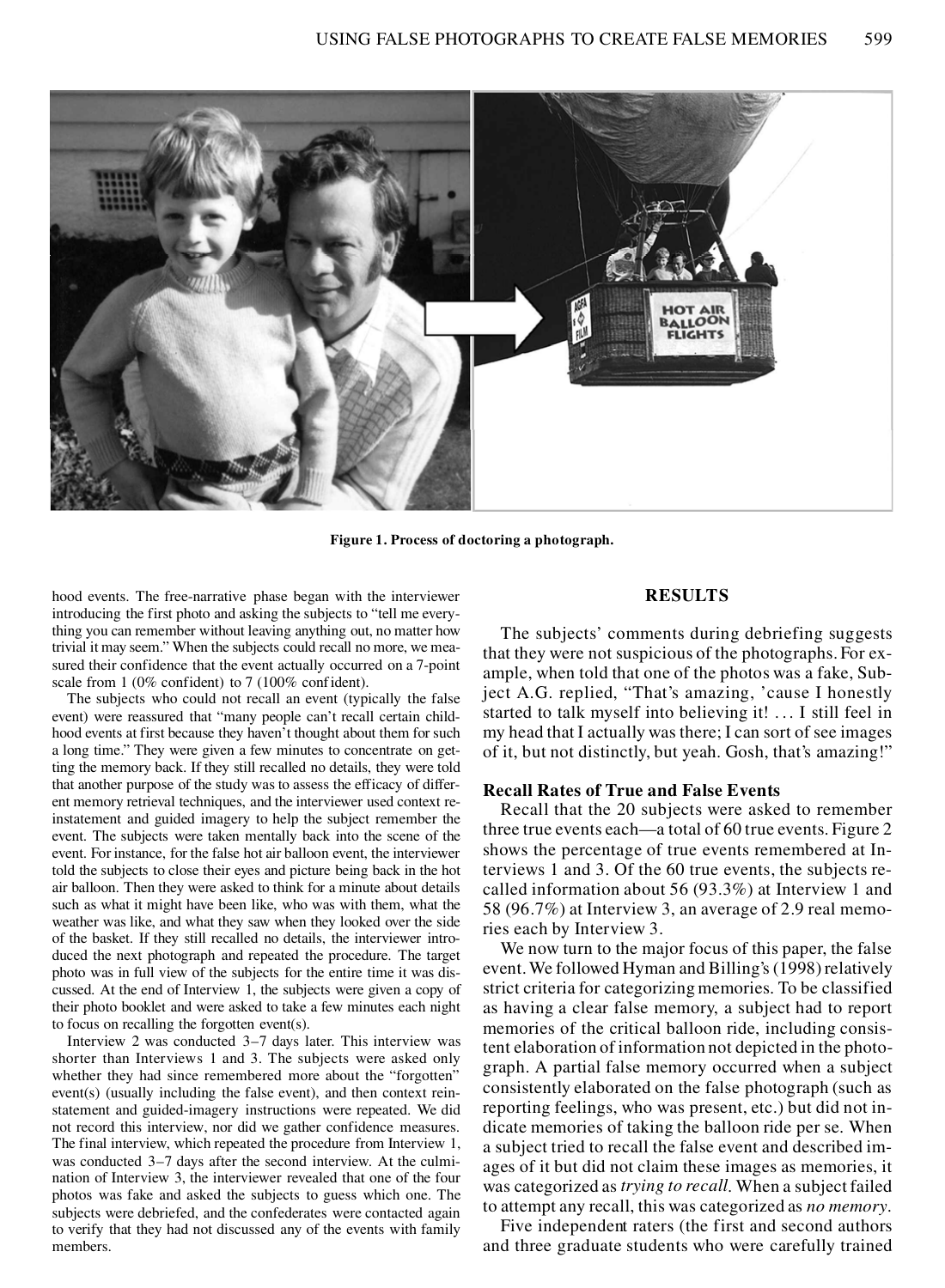

**Figure 2. Mean percent of events remembered by event type and interview.**

in the classification procedure) classified all 20 subjects' responses to the false event, agreeing on 85% of classifications. The disputed 15% were classified into the most conservative category.

The white bars in Figure 2 show the rates of false memory reports. At Interview 1, 1 subject reported a clear false memory, 6 reported partial false memories, 3 were trying to recall, and 10 had no memory responses. Although no subject immediately reported memories of the false event when shown the doctored photo initially, by the end of that interview, 7 of the 20 subjects (35%) remembered the false event either partially or clearly. By Interview 3, the one *clear* false memory remained clear; two *partial* false memories became *clear*; and one *trying to recall* false memory developedinto a *clear*false memory. The other four *partial* false memories stayed *partial* false memories, whereas two *trying to recall* memories became *partial*false memories. Of the 10 *no memories* at Interview 1, half remained so, and the other half became *trying to recall* memories. In short, at the end of the three interview sessions, a total of 10 (50%) subjects recalled the false event either partially or clearly—claiming to remember at least some details of a hot air balloon ride during childhood.

Figure 2 does not depict the dramatic way in which the false memory reports tended to change over the course of the interviews. The subjects who ultimately reported memories of the false event typically began by offering fragmented descriptions of the balloon event and subsequently embellished the suggested information over time. Subject S.B. provides a good example of the development of a clear false memory:

## **Interview 1**

**Interviewer**: And again, if you want to tell me as much as you can recall about this event without leaving anything out.

**Subject:** Mm ... no, never actually thought I'd been in a hot air balloon, so there we go.

**Interviewer**: You can't remember anything about this event?

**Subject**: Nah. Though it is me . . . no memory whatsoever. **Interviewer**: If you want to take the next few minutes and concentrate on getting a memory back, something about the event.

**Subject:** No, yeah I honestly ... no I can't. That's really annoying.

Guided imagery instructions given, subject speculates aloud about where the balloon ride could have happened, who would have been there, etc., but does not report memory for the event.

#### **Interview 3**

**Interviewer**: Same again, tell me everything you can recall about Event 3 without leaving anything out.

**Subject**: Um, just trying to work out how old my sister was; trying to get the exact . . . when it happened. But I'm still pretty certain it occurred when I was in form one (6th grade) at um the local school there . . . Um basically for \$10 or something you could go up in a hot air balloon and go up about 20 odd meters . . . it would have been a Saturday and I think we went with, yeah, parents and, no it wasn't, not my grandmother . . . not certain who any of the other people are there. Um, and I'm pretty certain that mum is down on the ground taking a photo.

Subject F.J. developed a partial false memory:

#### **Interview 1**

**Interviewer**: Okay, so if you turn over, same case again. Can you tell me everything you remember?

**Subject**: I didn't even know I had been in a hot air balloon! I've never seen this photo in my life.

**Interviewer**: You can't recall anything that happened in this event?

**Subject**: No, I can't recall, I mean, the only thing I can assume is that when I was a really small child down in (city), at the (city) fair they had hot air balloons there. And that's like the only place that I think that could have happened. I've never even seen that photo before in my life.

#### **Interview 3**

**Interviewer**: If you want to turn over to Event 3 and tell me as much as you can remember about this event.

**Subject**: Well I don't really remember a lot. Um. I'm pretty sure it happened in City A but I couldn't be 100% certain. Um, at the (city) Fair. Um, I actually, until I had seen this picture I didn't even believe I had been up in a hot air balloon.

**Interviewer**: Okay, it's okay that you can't recall this event. Like I said last week, many people can't recall certain childhood events because they haven't thought about them for such a long time. So, I'd like you to take the next few moments and just concentrate on getting the memory back for a little while.

**Subject**: I'm sort of like my mind's playing tricks on me. I sort of think I remember being up in it. But I don't know whether that's just me thinking that I have been. I can see like the road and people and a big paddock.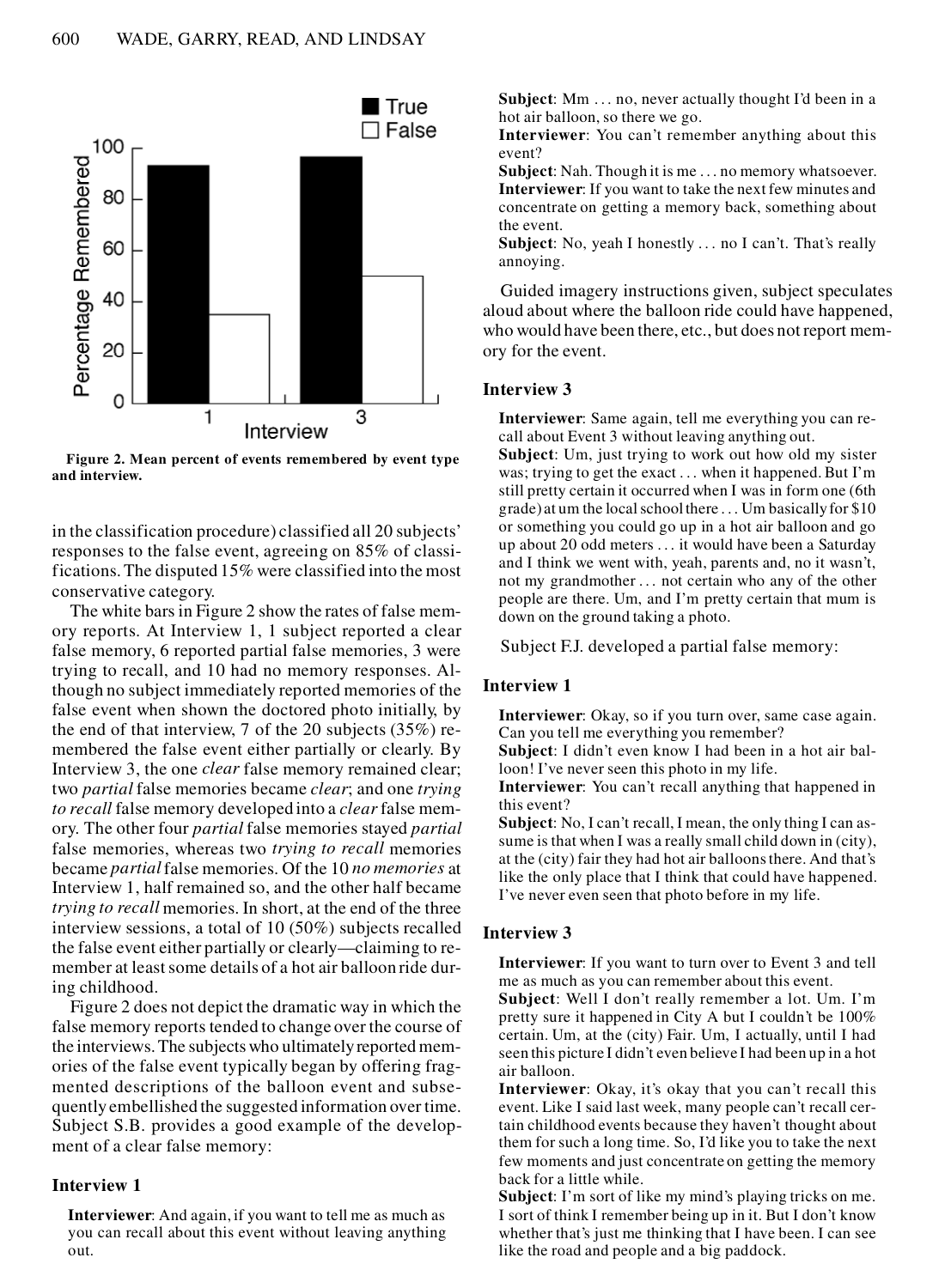### **Confidence Ratings**

As expected, the subjects were more confident that the true events had occurred than that the false event had occurred. For true events that were recalled, the subjects were, on average, 90.8% confident that the event had occurred. Average confidencein the nonrecalled true events was 41.7%. The subjects who "recalled" the false event were 44.5% confident that the event had occurred. By contrast, the subjects classified as not remembering the false event were only 10.0% confident that it had occurred. Moreover, confidence was related to type of false memory report  $[F(3,16) = 18.98, MS_e = 178.83, p < .01]$ . Tukey-Kramer comparisons revealed that the subjects with clear false memories were significantly more confident  $(M = 66.7\%)$  that the false event had occurred than were the subjects with partial false memories  $(M =$ 25.0%), the subjects trying for memories  $(M = 20.0\%)$ , and the subjects with no memories  $(M = 0\%)$ . Hyman and Billings (1998) reported similar results, but found no difference between partial memories and other types of memory.

### **Clause Analysis**

To explore the extent to which perceptual details in the doctored photograph contributed to false memory reports, we divided the subjects' memory reports into clauses and categorized those clauses that contained details about the event according to whether or not that detail could be extracted from viewing the photograph (see Gross & Hayne, 1999, for a description of the clause analysis). Figure 3 shows the mean percent of clauses that contained information from the photograph.The "true" and "false" graphs in Figure 3 suggest that perceptual details in the photographs (true and false) played a limited role in determining the content of subjects' memory reports. At both interviews, for each type of event, on average fewer than

30% of subjects' clauses were made up of information from the photograph.Interestingly, at Interview 1 there was no significant difference between the mean percentage of clauses that contained photo information in the false reports and the true reports  $[t(61) = 0.69, p = .49]$ . This lack of difference at Interview 1 suggests that true and false photos were processed similarly at first. At Interview 3, however, the false memory reports were less likely than the true memory reports to contain information from the photographs  $[t(66) = -2.59, p < .05]$ . Such a finding is unsurprising, given that the majority of detail in the false photo was fake and unfamiliar.

We wondered how the subjects might have incorporated detail from other cognitive processes to construct a "memory" for the suggested event. To address this issue, we classified the *beyond photograph* clauses, depicted in the white portion of the center graph, according to whether they were about the event setting (scene, timing, location, and duration of the event), feelings (emotional responses to the event), or perceptions (sights, sounds, smells, etc.), experienced during the events. The breakout graph on the upper right of Figure 3 shows that the subjects reported more information about the setting of the false event than they did feelings or perceptions. Although the proportion of *perception* clauses remained the same across interviews, the proportion of *feeling* clauses increased across interviews at the expense of *setting* information. The increased reporting of *feeling* clauses at Interview 3 suggests that the subjects developed more emotion about the false event over the course of the study.

#### **DISCUSSION**

Our results show that false photographs, like false narratives attributed to parents, can produce false memories of childhood experiences. Indeed, 50% of our subjects



**Figure 3***.* **The larger graphs show mean percentage of clauses describing event detail that originated from the photograph (black) or from beyond the photograph (white). Breakout graph shows classification of** *beyond photograph* **clauses.**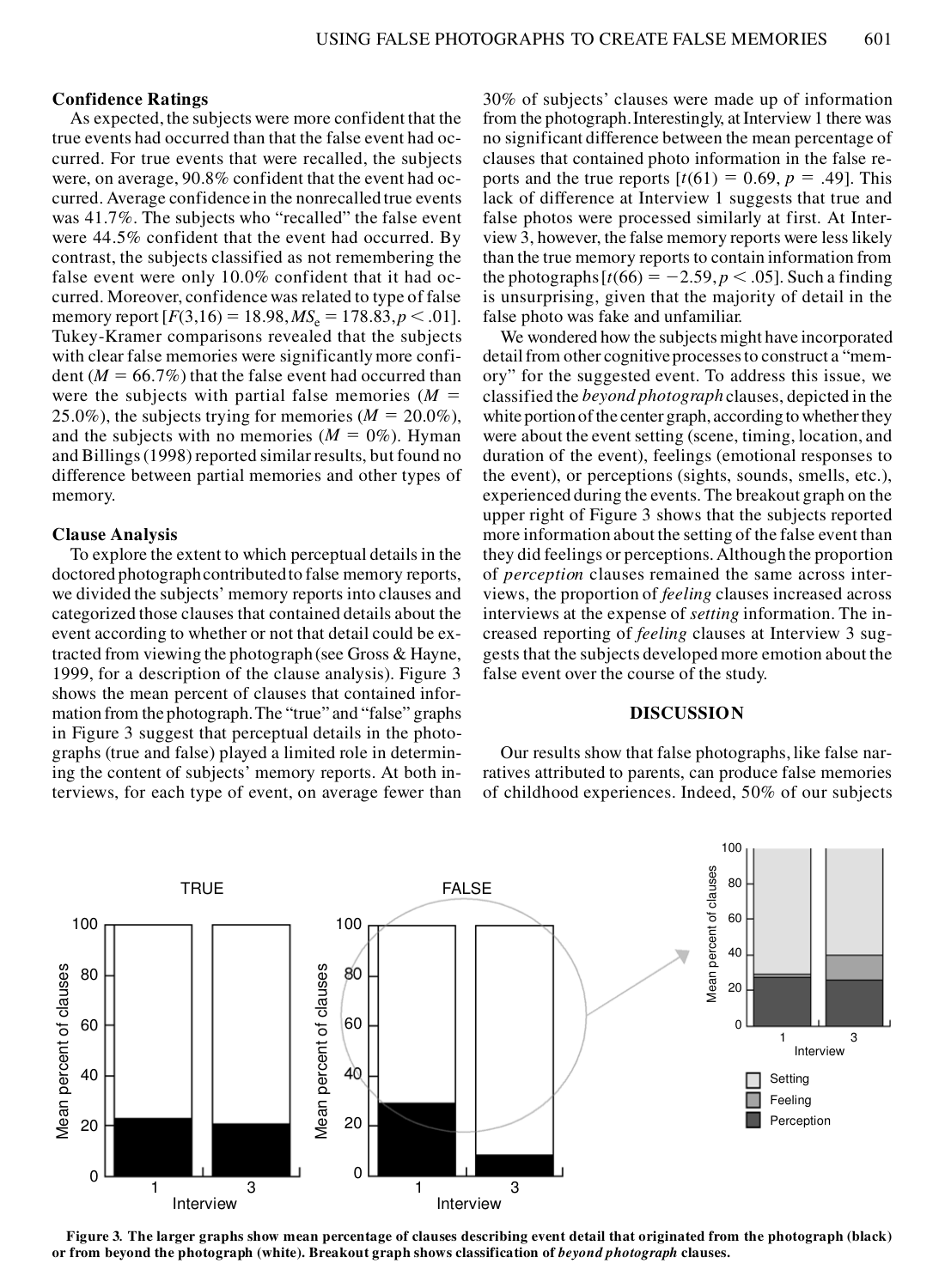created false childhood memories, a rate higher than that of previous narrative studies, except for that of Porter et al. (1999). There are several differences between our study and prior studies using parental narratives, so we do not know whether false memories are more likely to emerge when the evidence is photographic rather than verbal. Future research should examine the relative potency of photographic versus verbal suggestion.Our results do demonstrate, though, that doctored photographscan lead to quite a high rate of false memory reports.

Recall that 35% of the subjects reported something about the false event at the end of Interview 1. Although we cannot directly compare the relative effects of photographs and narratives, we can use the existing narrative literature to speculate about the power of photographs. In the narrative research, the pattern has been for relatively few false memories to be reported at Interview 1. Recall has ranged from trivial (0%, Hyman et al., 1995, Experiments 1 and 2; 3%, Hyman & Billings, 1998; 6%, Hyman & Pentland, 1996, narrative-only condition) to 16% (Hyman & Pentland, 1996, narrative-plus-imagery condition) to a larger 29% (Loftus & Pickrell, 1995). Porter et al. (1999), using a method that most closely parallels ours, found that 20% of the subjects who went on to develop a complete false memory did so in Interview 1.2

Taken together, our results and those from narrative research suggest that photographs may require less constructive processing than do narratives to cultivate a false memory. How does the SMF account for such a finding? Photographs might provide subjects with a jumping off point, a leg up that makes it easier for them to conjure images, thoughts, and feelings associated with a genuine experience. Put simply, photographs are a denser representation of perceptual details. Although narratives are clearly powerful, text cannot capture this rich quality of information. Moreover, we believe that photographs are more reliable, more objective representations than narratives. During the first interview, the subjects often said something like, "Well, it's a photograph, so it must have happened" when looking at the hot air balloon photo. Perhaps, then, photographs do not require less constructive processing, so much as subjects are less likely to resist the accuracy of the photograph.

Our clause analysis indicated that the photograph played a limited role in determining the content of the false memories. Most of the details that the subjects reported were not explicitly depictedin the photograph:The majority of detail originated from guided-imagery exercises, imagination, and real life events. We speculate that the doctored photograph was accepted as authoritative evidence that the false event had occurred and in doing so, "planted the seed" of a false memory. It is also possible that the seeming authenticity of the photograph prompted the subjects to search their memory for event-consistent information. The results of our clause analysis fit with the view, endorsed by most contemporary memory theorists, that remembering is a constructive activity (e.g., Belli  $\&$ Loftus, 1996; Jacoby, Kelley, & Dywan, 1989; Neisser &

Libby, 2000). In this view, remembering a past experience is not a matter of retrieving and "reading off " a previously stored, unified memory trace. Rather, the act of remembering a past experienceinvolves generatingthoughts,images, and feelings from multiple sources (such as distributed memory records, inferences, expectations, etc.) and attributing those thoughts, images, and feelings to a particular past episode.

Why should we care whether false photographs affect reported recollections of childhood?After all, in everyday life, people rarely encounter doctored photographsthat depict them doing things they have never really done (but see Grumet, 1997). From a research perspective, we anticipate that the photo procedure will become a useful technique for examining the mechanisms that underlie false memory reports. For example, we can make predictions derived from the SMF (Johnson, 1988; Johnson et al., 1993) regarding the role of false photos in the creation of false childhood memories. One prediction is that lowering subjects' criteria for accepting feelings, thoughts, and images as memories will increase the rate of false recall. A closely related prediction is that increasing the similarity of true and false photoswill increase the rate of false recall. A possible way to test this prediction is to manipulate the amount of "true" detail depicted in the false photo, such as the absence or presence of familiar background scenery and people.Would false reports be greater with richly detailedthan with sparsely detailed photographs? Although this question is left for future research, we are confident that this new photograph procedure can be adapted in numerous ways to explore the predictions made by accounts that explain false memory phenomena.

On a more practical level, our research suggests that there are at least three questions that future research should address. First, can doctored photos induce people to testify about events that did not happen? Such a scenario is not as farfetched as it seems. An FBI photographic documents agent has warned that an "overzealous or dishonest" officer could photograph a crime scene, put those images onto a computer, and "a particularly damning piece of evidence could be later undetectablyinserted into the images through an image processing program . . . I could see this becoming a problem" (Grumet, 1997, p. 98).

Second, when people gain access to new information about their past, what is the impact of that information on their personal identity, their sense of themselves? Research has found that the act of remembering experiences that do not fit with people's personal identity causes more change in how they see themselves than do memories that fit with their identity (Neimeyer & Metzler, 1994; Neimeyer & Rareshide, 1991). Perhaps that change would be accelerated or magnified if the incongruent remembering were accompanied by the evidence of a doctored photograph.

Finally, therapists who specialize in trauma memory often encourage their clients to peruse family photo albums as a means of "triggering" memories of childhood trauma (Dolan, 1991; Novey, 1999;Weiser, 1990; see also